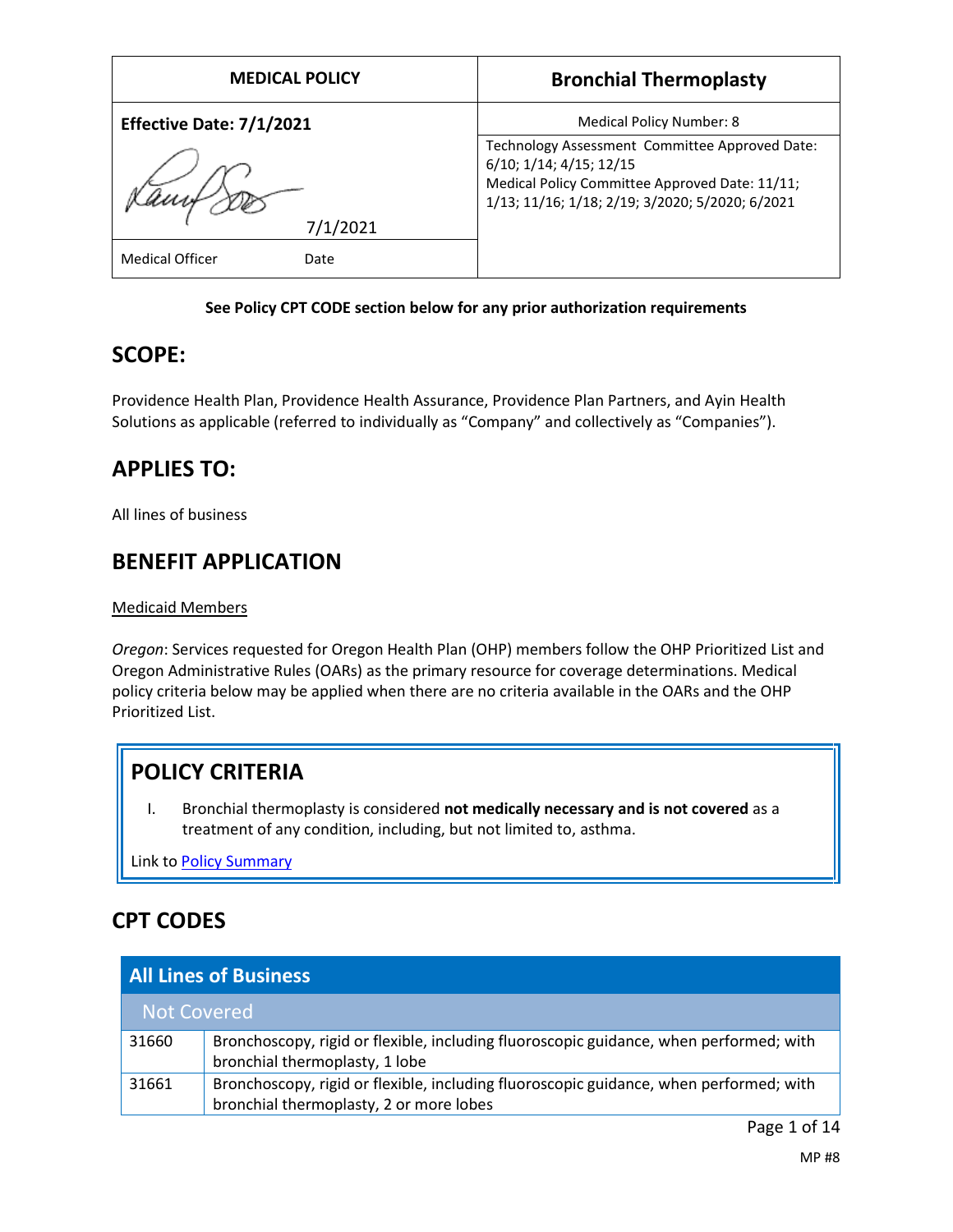## **DESCRIPTION**

#### **Asthma**

Asthma is a chronic disorder causing inflammation of the airways resulting in impaired breathing due to airflow obstruction, bronchial hyperresponsiveness, and underlying inflammation.<sup>1</sup> According to the American Thoracic Society (ATS) and European Respiratory Society (ERS), "severe asthma is asthma requiring treatment with high-dose inhaled corticosteroids plus a second controller medication (and/or systemic corticosteroids) to maintain asthma control. Additionally, patients who had required systemic corticosteroids for  $\geq$ 50% of the previous year are also classified as having severe asthma."<sup>1,2</sup> Standard treatment for severe asthma includes a combination of high-dose inhaled glucocorticoid and an inhaled, long-acting β2-agonist (LABA). In patients who do not achieve acceptable asthma control despite high dosages of medication, add-on therapies including LABAs, leukotriene modifiers, theophylline, or omalizumab may be included in the treatment regimen.

#### **Bronchial Thermoplasty**

The goal of bronchial thermoplasty (BT) is to reduce the smooth muscle that constricts airways during asthma attacks.<sup>1</sup> The procedure involves the insertion of a catheter with an expandable electrode array into the airway via bronchoscope. This catheter is attached to a radiofrequency generator, which then sends an electrical current to the electrodes inside the airway. The electrodes are held against the bronchial walls and the electrical current generates heat that destroys the smooth muscle underneath the lining of the bronchial passages. "Bronchial thermoplasty is performed in 3 separate procedures (i.e., 3 sessions to complete the treatment) in which all accessible airways located beyond the mainstream bronchi (average of 3 to 10 mm in diameter), except for the right middle lobe, are treated."<sup>1</sup> In order to decrease procedure time and the risk of widespread irritation, there is a recovery period of at least 3 weeks between BT sessions.

## **REVIEW OF EVIDENCE**

A review of the ECRI, Hayes, Cochrane, and PubMed databases was conducted regarding the use of bronchial thermoplasty as a treatment for asthma. Below is a summary of the available evidence identified through March 2021.

#### **Bronchial Thermoplasty**

#### Systematic Reviews

 In 2020, ECRI conducted a systematic review evaluating the safety and efficacy of the Alair Bronchial Thermoplasty (BT) System for treating severe asthma.<sup>3</sup> Investigators searched the literature through May 12, 2020. In total, 2 systematic reviews and 1 prospective, nonrandomized study. One systematic review with meta-analysis (3 RCTs, Alair  $n = 288$  and omalizumab immunotherapy  $n =$ 1,267) made indirect comparisons between Alair and immunotherapy and reported on severe asthma exacerbations, hospitalizations, ED visits, and QOL up to 1-year follow-up in patients with severe asthma. An additional systematic review assessed 12 studies (n= 386) assessed the same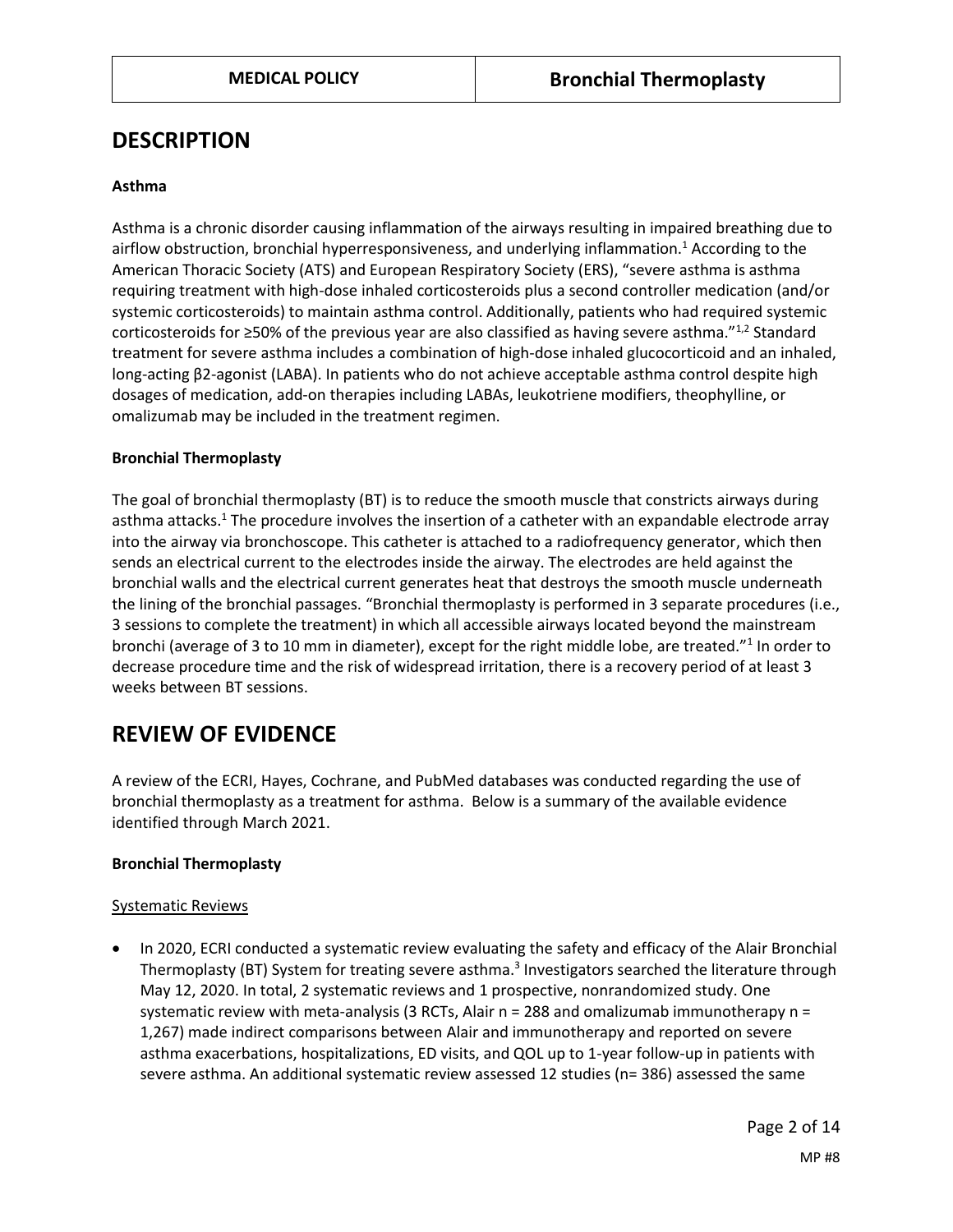outcomes of interest at 1-year follow-up in patients with moderate to severe asthma treated as usual, with or without BT, or a sham procedure. Authors also reported on 5-year follow-up after BT.

One RCT (AIR2 trial) included for review reported no differences in Asthma Control Questionnaire (ACQ) scores, Asthma Quality of Life Questionnaire (AQLQ) scores, asthma-related hospitalizations, and rescue medication use at 1-year follow-up. Patients had fewer severe exacerbations (requiring systemic or double-dose inhaled corticosteroids) at 1-year follow-up with BT, however the clinical significance of this difference was unclear. Bronchial thermoplasty resulted in more hospitalizations after 6 weeks (8.4% versus 2%) but fewer emergency department (ED) visits at 1 year (15.3% versus 8.4% of patients). Two RCTs (AIR and RISA) reported improved ACQ and AQLQ scores at 1-year follow-up with BT compared with standard care alone; however, the between-group differences are of unclear clinical significance. Authors also reported more asthma-related hospitalizations at 12 week follow-up with BT (27% versus 0%). A meta-analysis of 3 RCTs found no differences in AQLQ scores, hospitalizations, or severe exacerbations at up to 1-year follow-up between standard care with BT or omalizumab. However, authors found 33% more exacerbations with BT when the 6-week periprocedural period was included ( $p = 0.009$ ). Authors reported fewer ED visits with BT (risk ratio = 0.25, 95% CI: 0.07 to 0.91, p = 0.04). One nonrandomized comparison study (Langton et al. 2020) reported no differences in ACQ scores, exacerbation rates, or rescue medication use at up to 1-year follow-up between BT and mepolizumab. The systematic review that included adverse events reported no differences in respiratory-related hospitalizations or ED visits between 1- and 5-year follow-up and no deaths up to 5-year follow-up. Adverse events included hemoptysis (17%), atelectasis (13%), chest discomfort (8%), wheezing (8%), lower respiratory tract infection requiring hospitalization (7%), and lung abscess (3%) up 5-year follow-up.

Investigators concluded that evidence evaluating the Alair System was "inconclusive." Limitations in studies published to date included small sample sizes, lack of blinding, and differences in duration of group follow-ups, and nonparallel follow-up, and diverse patient selection criteria.

 In 2016 (reviewed in 2020), Hayes conducted an evidence review to evaluate the use of bronchial thermoplasty (BT) to treat asthma.<sup>1</sup> The evidence review identified seven studies in 11 publications, including 1 good-quality randomized controlled trial (RCT), 2 fair-quality RCTs, 1 very-poor-quality retrospective cohort study, and 3 very-poor-quality case series. All included studies evaluated bronchial thermoplasty as an adjunct to conventional drug treatment. Sample sizes varied from 8 to 288 patients and follow-up times included 1 year of controlled follow-up in 3 RCTs and 5 years of uncontrolled follow-up in 2 RCTs. Outcomes of interest included asthma-related quality of life (ARQOL), exacerbations, asthma symptoms, medication use, hospitalization, emergency department (ED) visits, lung function, respiratory parameters, and adverse events (AEs).

There was inconsistent evidence regarding the rate of severe exacerbations following BT. One RCT found that severe exacerbation in the BT group decreased at 1 year; however, another RCT found no difference between-groups at 1-year follow-up. Of 3 RCTs that evaluated asthma symptoms, only 1 found that BT improved asthma symptoms at 1 year. Additionally, all 3 RCTs found that the FEV<sub>1</sub> did not improve in the BT group compared to the control group. Lastly, 2 of 3 RCTs found that ARQOL was improved at 1-year follow-up in the BT group. In regards to hospitalizations, "(o)ne RCT found that significantly more bronchial thermoplasty patients compared with control patients were hospitalized during the treatment period. At 1-year followup, an RCT found that hospitalizations in the thermoplasty group did not decrease compared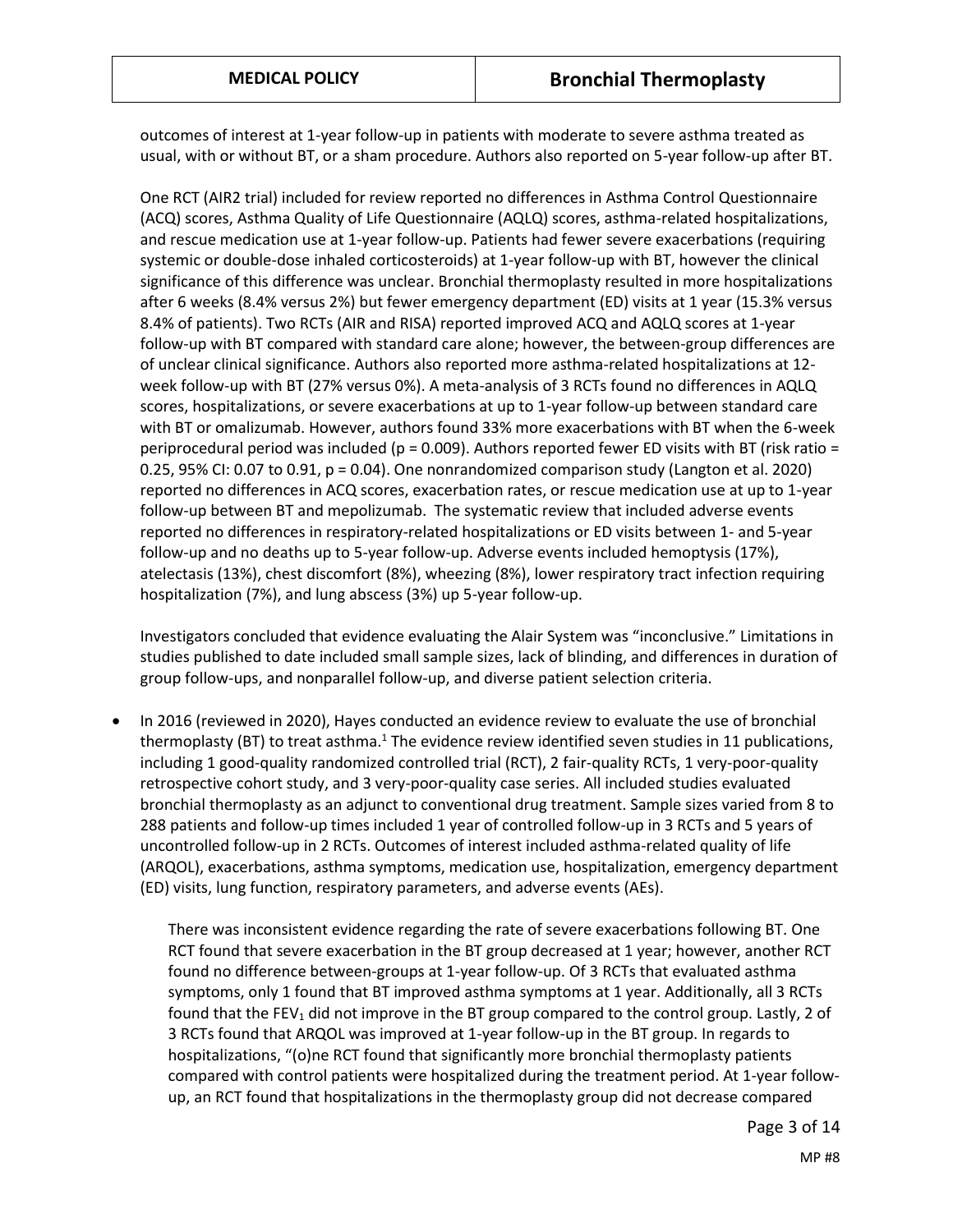with the control group."<sup>1</sup> During the treatment period, BT was associated with a statistically significant increase in "dyspnea (60% to 71% of thermoplasty patients), wheezing (50% to 73%), chest discomfort (40% to 56%), night awakenings (40%), sputum discoloration (11% to 33%), cough (53% to 94%), productive cough (40% to 53%), bronchial irritation (9% to 13%), and nasal congestion (13% to 20%)."<sup>1</sup> Furthermore, the Hayes evidence review concluded insufficient evidence to establish the long-term efficacy of BT for asthma.

Hayes rated the overall body of evidence evaluating BT for asthma to be, "small in size and low in quality."<sup>1</sup> This quality rating was due to inconsistent results regarding short-term benefits, varied patient selection, poor quality and subsequent high risk of bias of included studies, small quantity of available RCTs, and insufficient evidence concerning the long-term efficacy of BT. "Limitations of individual studies included a lack of control or comparator group, lack of sham control, small sample size, moderate-to-high loss to follow-up, use of self-reported data collected in daily diaries that may be subject to recall bias (e.g., rescue medication use, asthma symptoms and exacerbations, peak expiratory flow), and lack of controlled follow-up after 1 year."<sup>1</sup>

Hayes concluded that in the first year following BT treatment the evidence indicates improved asthma-related quality of life, symptoms relief, reduced medication use, and reduction in ED visits. However, BT did not reduced hospitalization during the treatment period and there was no evidence of improved lung function (e.g.,  $FEV<sub>1</sub>$ ). Ultimately, Hayes gave the following ratings:

- $\circ$  C (potential but unproven benefit) For bronchial thermoplasty for severe, persistent asthma in adult patients (18 years or older) whose asthma has not been well controlled by long-acting bronchodilators and glucocorticoids. This Rating reflects a small body of lowquality evidence, which suggests some positive but inconsistent results regarding short-term benefits of bronchial thermoplasty. This Rating also reflects the insufficient evidence concerning the long-term safety and efficacy of bronchial thermoplasty.
- $\circ$  D2 (insufficient evidence) For bronchial thermoplasty for mild-to-moderate asthma in adults. This Rating reflects the paucity of data evaluating bronchial thermoplasty in patients who meet these criteria.
- o D2 (insufficient evidence)— For bronchial thermoplasty for pediatric patients. This Rating reflects the paucity of data evaluating bronchial thermoplasty in patients younger than 18 years of age.<sup>1</sup>
- In 2017, the Agency for Healthcare Research and Quality (AHRQ) conducted a systematic review evaluating the safety and efficacy of bronchial thermoplasty (BT) in adults with asthma. $4$ Investigators systematically searched the literature through April 2017, extracted data, and assessed study quality using the Cochrane Risk of Bias instrument, and according to the methods guidance established by the Evidence-based Practice Center program. Expert peer reviewers were enlisted to review and comment on the draft report and suggested revisions that were incorporated into the final report. The review's key question was: "what are the benefits and harms of using BT in addition to standard treatment for the treatment of adult ( $\geq$ 18 years) patients with asthma?"<sup>4</sup>

In total, 15 studies were included for review (3 RCTs (n=432) and 9 observational studies (n=55)). Compared to standard care, investigators judged the strength of evidence to be "low" for reported improvements among BT patients in asthma control, quality of life, mild exacerbations, pulmonary physiology measures, the use of rescue medication and the number of hospitalizations. Among all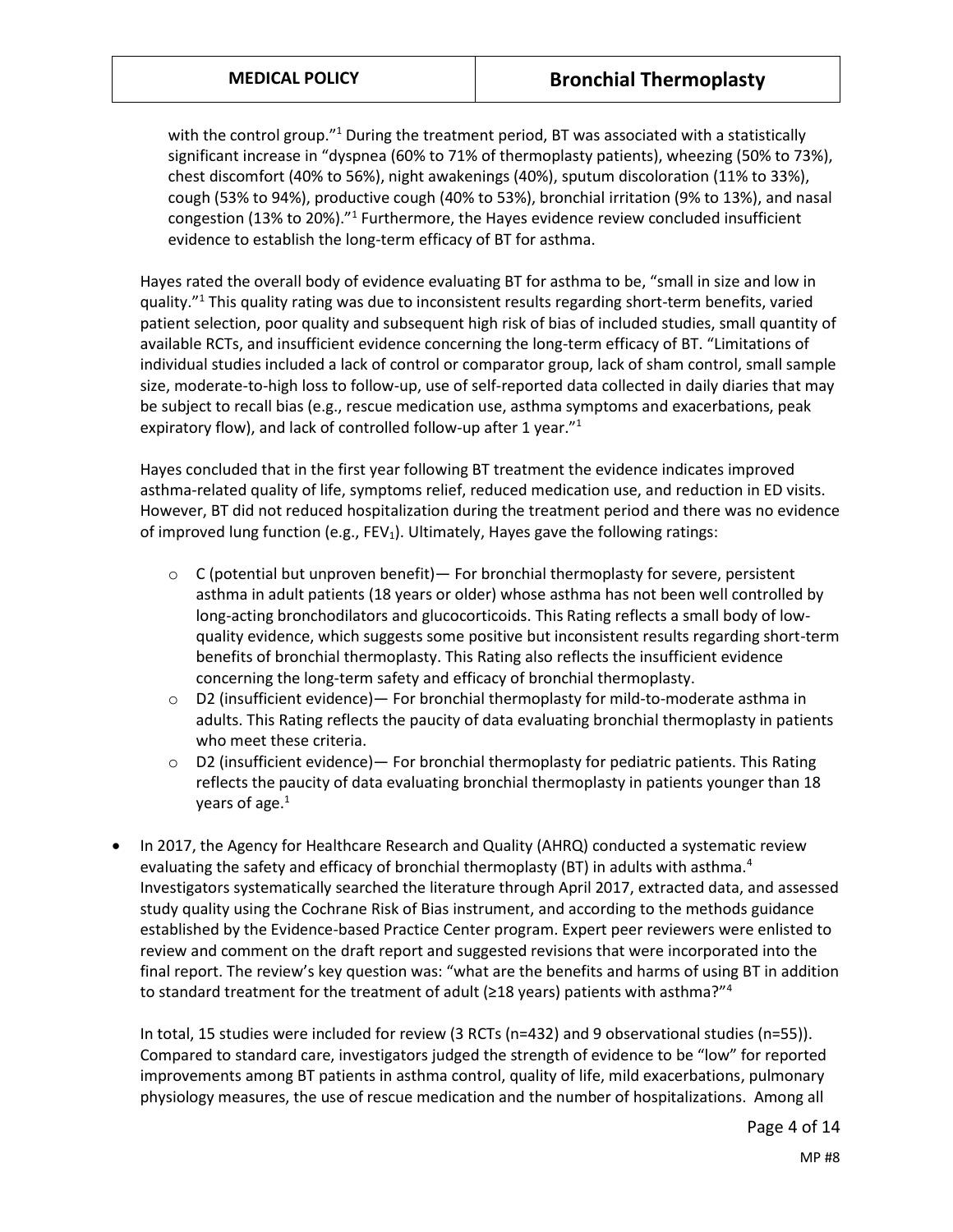reported outcomes, investigators judged the evidence to be "moderate" solely for reductions in the number of emergency room visits for patients treated with BT. Adverse events were common among BT patients (e.g. bronchial irritation, chest discomfort, coughing, wheezing); serious adverse events were less frequent, but reported in six case reports and two small case series. Investigators also noted that populations in included studies were highly selected and heterogeneous, further limiting results' generalizability. Reviewers concluded that "the available body of literature on BT is small and uncertainty remains about appropriate patient selection criteria and the effects of the treatment beyond 5 years."<sup>4</sup>

 In 2017, Niven et al. conducted a systematic review and indirect treatment comparison (ITC) of bronchial thermoplasty (BT) versus omalizumab (OM) for the treatment of uncontrolled severe asthma.<sup>5</sup> Independent reviewers systematically identified eligible studies, assessed quality, and extracted data. The primary outcomes of interest were the rate ratios (RRs) of severe asthma exacerbations and asthma exacerbation-related events (e.g., hospitalizations, emergency department [ED] visits, and unscheduled doctor's office visits), and change in total score on the asthma-related quality-of-life questionnaire (AQLQ).

Following systematic review, 7 randomized controlled trials (RCTs) were identified as eligible for inclusion. Of these 7 trials, one sham-controlled trial of BT and two placebo-controlled trials of OM were included in the ITC. When using ITC to evaluate the post-treatment period of the respective trials, there was a statistically significant difference in favor of BT for asthma-related ED visits. However, there was no statistically significant difference between BT and OM for severe asthma exacerbations, asthma-related hospitalizations, and unscheduled doctor's office visits. In using ITC to evaluate events occurring during the treatment period, there was no statistically significant difference between BT and OM for asthma-related hospitalizations and ED visits; however, there was a statistically significant difference in favor of OM for severe asthma-related exacerbations. The indirect comparison of quality of life outcomes shows similar results for both OM and BT.

Strengths of this systematic review include the gathering of evidence, assessment of quality, and extraction of data by several independent reviewers. Limitations are present due to the use of indirect treatment comparison analysis, which is subject to considerable biases and lacks the robustness of a traditional meta-analysis. The authors also identified significant differences in the baseline characteristic of subjects across trials, further impacting the validity of the ITC. Financial or sponsorship bias is also probable due to the study being funded by the manufacturer of the BT device (Boston Scientific Corp.). The authors concluded that BT compares well with other, potentially more costly, pharmacotherapy treatments for asthma. However, the authors state, "the ITC should be interpreted cautiously considering the differences between patient populations in the included trials."<sup>5</sup> Furthermore, the authors acknowledge that "the findings of this ITC are best considered indicative rather than definitive, in the absence of RCT evidence which directly compares BT and OM or which allows and indirect or mix treatment comparison in more comparable severe asthma populations."<sup>5</sup>

 In 2016, Zhou et al. conducted a systematic review and meta-analysis to evaluate the long-term efficacy and safety of bronchial thermoplasty (BT) in patients with moderate-to-severe persistent asthma.<sup>6</sup> Independent reviewers systematically identified eligible studies, assessed quality, and extracted data. The primary outcomes of interest included spirometric data (e.g., FEV<sub>1</sub>), adverse respiratory events, and emergency room (ER) visits and hospitalization for respiratory illness.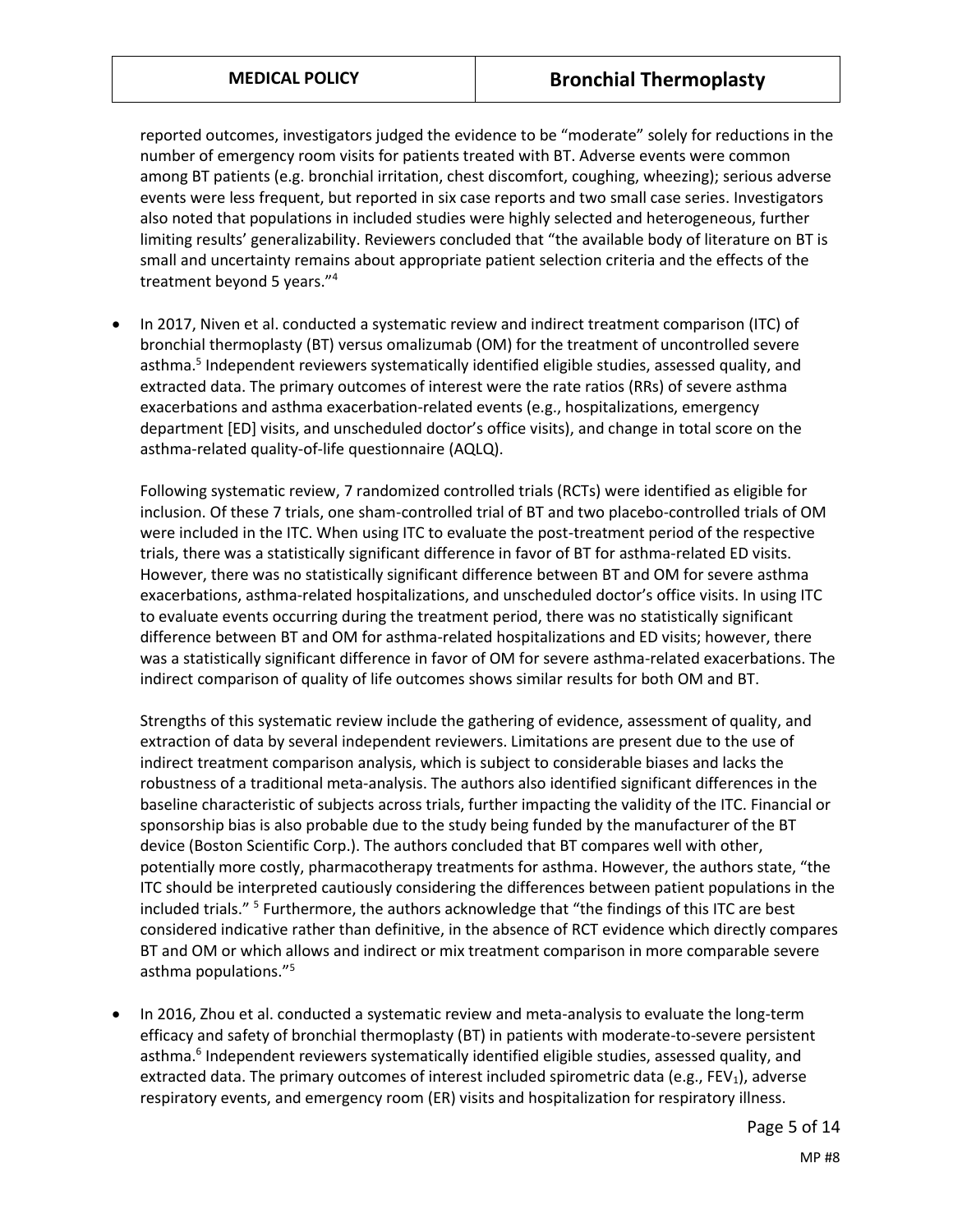Following systematic review, the authors identified 3 randomized controlled trials (RCTs) and their subsequent extension studies as eligible for inclusion. This included 249 BT-treated patients with 1 year follow-up (V1); whereas 216 of these patients completed 5-year follow-up (V5). Overall, most BT treated patients had a reduction in the usage of inhaled corticosteroids (ICS) and long-acting β2 agonists (LABAs) (range: 12% to 49% reductions). There was also no evidence of significant decline in pre- or post-bronchodilator FEV<sub>1</sub> between V1 and V5; suggesting that BT might prevent rapid deterioration in lung function in severe asthmatic patients. Between V1 and V5 there was no statistically significant decrease in adverse respiratory events or ER visits for respiratory events. During the V1 to V5 period, no statistically significant increase was found in the incidence of hospitalizations for respiratory adverse events; however, the authors stated, "the frequency of respiratory adverse events should not be neglected during the early stage of BT intervention."<sup>6</sup>

Strengths of this study include the gathering of evidence, assessment of quality, and extraction of data by several independent reviewers and the assessment of heterogeneity. However, the reliability of conclusions drawn from this study is hindered due to several limitations. These include, but are not limited to, the following:

- poor-to-fair methodological quality of included studies
- almost all studies included did not have a control/sham group for the 5-year follow-up
- probable publication bias due to the small number of selected studies
- two of the three selected studies took place outside of the United States
- meta-analysis was conducted inappropriately due to significant between-study heterogeneity, and no statistical methods were used to account for this heterogeneity

The authors concluded that BT shows "reasonable long-term safety and efficacy for moderate-tosevere asthmatic patients."<sup>6</sup> However, the authors also suggest that "a large scale clinical study should be performed for confirming this finding."<sup>6</sup>

 In 2014, Torrego and colleagues conducted a Cochrane systematic review to determine the efficacy and safety bronchial thermoplasty (BT) for moderate or severe persistent asthma in adults.<sup>7</sup> Independent reviewers systematically identified eligible studies, assessed quality, and extracted data. Study authors were also contacted, if necessary, for additional information or data. The outcomes of interest were quality of life, asthma exacerbations, and adverse events. The authors identified 3 randomized controlled trials (RCTs) encompassing 429 patients as eligible for inclusion. Two RCTs compared BT with standard medical management and one RCT compared BT with a sham intervention. The pooled analysis showed improvement of quality of life at 12 months in BT patients; however, this did not reach the threshold for clinical significance. Furthermore, measurement of asthma symptom control showed no significant differences in all three trials. Two of the tree trials showed a lower rate of exacerbation after 12 months in patients who underwent BT. One trial showed a statistically significant reduction in the proportion of patients visiting the emergency department for asthma-related adverse events. However, the trials showed no significant improvement in pulmonary function parameters and BT patients had a greater risk of hospitalization for respiratory adverse events during the treatment period. The risk of bias for these outcomes was determined to be high because two of the three studies did not have a sham intervention for the control group.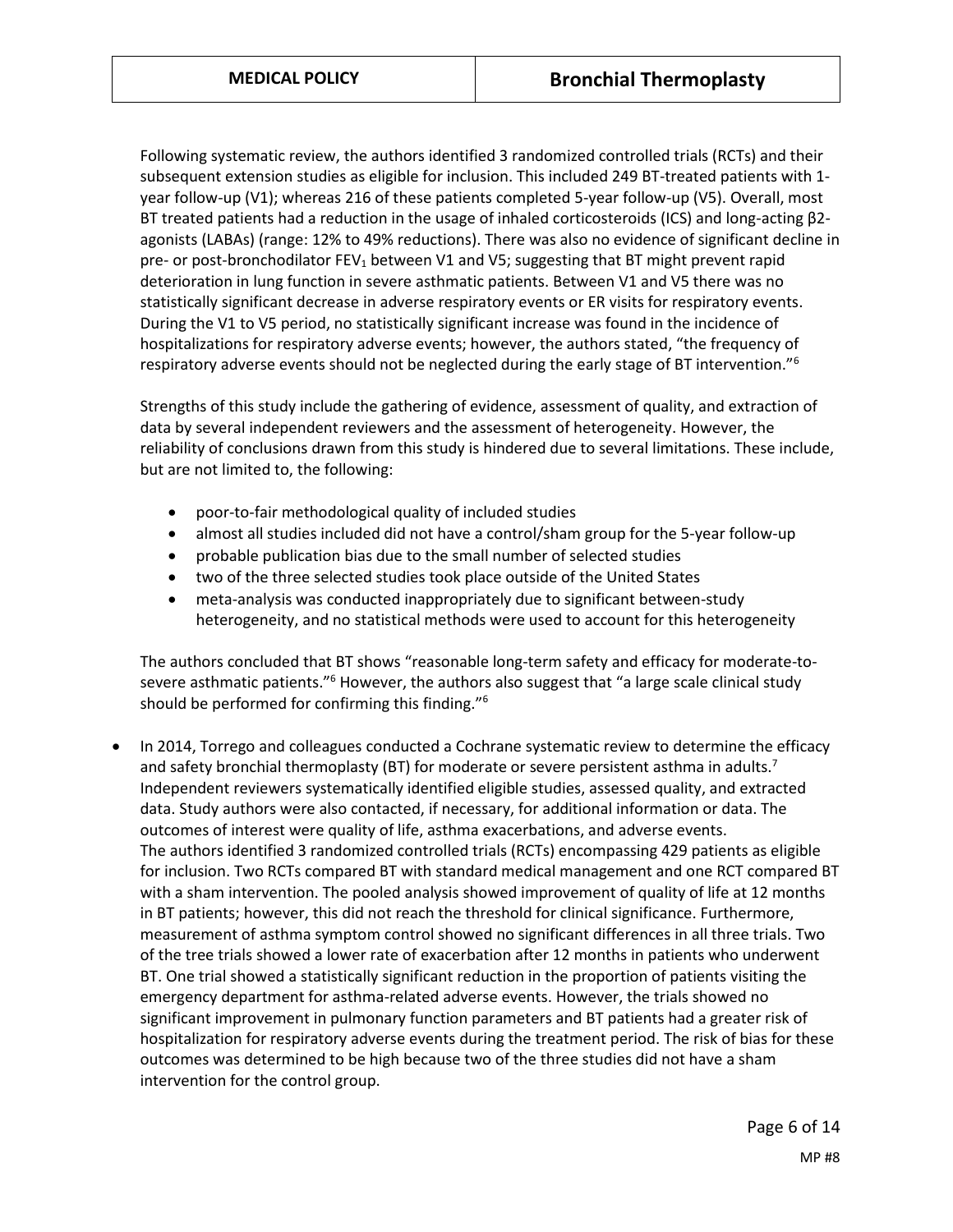This Cochrane systematic review was of very good quality and had several strengths, including:

- $\circ$  the gathering of evidence, assessment of quality, and extraction of data by several independent reviewers
- o contacting authors of selected studies for additional information or data
- o assessment of heterogeneity and publication bias
- $\circ$  meta-analyses only being conducted when studies were determined to be homogeneous with respect to population, treatment, and outcome measures
- $\circ$  sensitivity analyses to evaluate the influence of studies with a high risk of bias or high losses to follow-up

Limitations of this systematic review are seen in the inclusion of studies with a high risk of bias and the potential for publication bias. Ultimately, the authors concluded that BT for patients with moderate to severe asthma provides modest clinical benefit in quality of life and exacerbations. However, these findings are at risk of bias because the main benefits were seen in the two trials that did not include a sham treatment. The authors suggested "further research should provide better understanding of the mechanisms of action of bronchial thermoplasty, as well as its effect in different asthma phenotypes or in patients with worse lung function."<sup>7</sup>

#### Randomized Controlled Trials

- Two recent randomized controlled trials sought to evaluate the efficacy of bronchial thermoplasty for the treatment of severe asthma.<sup>8,9</sup> Both studies noted improvements in asthma quality of life questionnaire scores at follow-up among patients receiving treatment. Validity was limited by these studies' small sample sizes (n=20 to 40) and lack of long-term follow-up (3 to 6 months).
- Three additional randomized controlled trials (RCTs) were identified which evaluated bronchial thermoplasty for the treatment of severe asthma.<sup>10-12</sup> All RCTs were included in one or more of the systematic reviews described above.

#### Nonrandomized Studies

 In 2017, Chupp et al. conducted an indirect treatment comparison (ITC) of two prospective multicenter studies to evaluate the long-term (3-year) outcomes of bronchial thermoplasty (BT) in patients with severe asthma.<sup>13</sup> The authors compared the results of the Asthma Intervention Research 2 (AIR2) (randomized, sham-controlled) trial with the Post-FDA Approval Clinical Trial Evaluating Bronchial Thermoplasty in Severe Persistent Asthma (PAS2)(prospective, open-label, observational). The first 190 patients in the PAS2 trial were compared with 190 BT-treated subjects in the AIR2 trial after 3 years of follow-up. Outcomes of interest included medication usage, severe exacerbations, emergency department visits for respiratory symptoms, hospitalizations, and lung function.

Patients in the PAS2 trial showed a significant reduction in inhaled corticosteroids (ICS) and oral corticosteroids (OCS), while subjects in the AIR2 trial only showed a significant reduction in ICS usage. Patients in both trials also showed a reduction in severe exacerbations when compared to the 12 months prior to treatment. Both trials showed a relative decrease in emergency department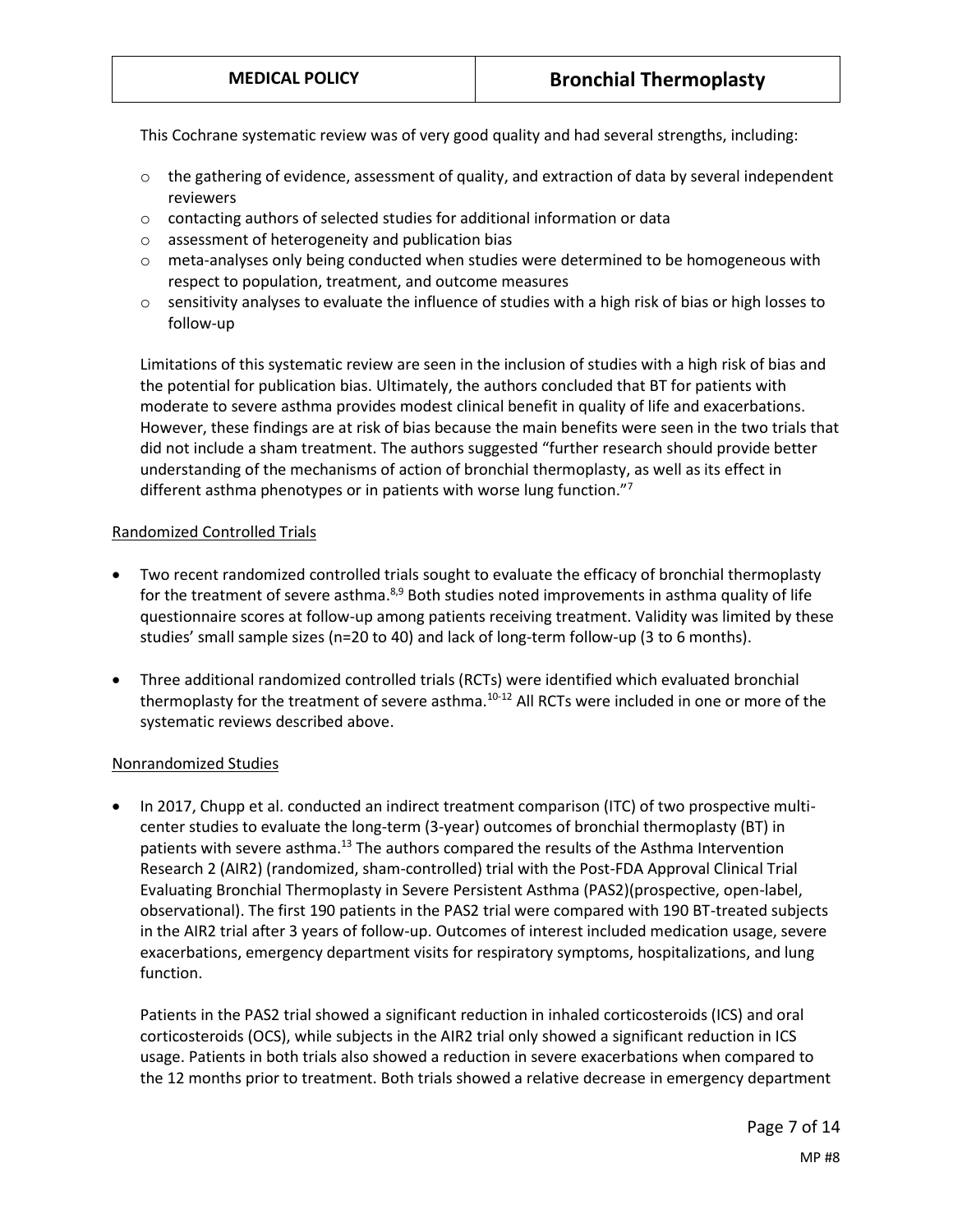visits and hospitalizations for respiratory symptoms. However, both trials showed no effect on spirometric parameters of lung function following BT.

Although this study shows a possible efficacious treatment for severe, persistent asthma, the results should be interpreted cautiously due to significant limitations. The indirect comparison between the AIR2 trial and the PAS2 trial is significantly limited due to cross-trial differences in the study design (randomized controlled trial versus nonrandomized observational trial) and use of a control/sham treatment arm. The validity of an ITC depends on the similarity of the trails involved; therefore, the comparison of these dissimilar trials produces significant bias and confounding factors which cannot be controlled for in statistical analyses. Ultimately, the authors concluded that the PAS2 trial produced similar results to the AIR2 trial in asthma control after BT. However, the authors stated that "further subgroup analysis is needed to help identify which asthma subjects are most likely to benefit from the bronchial thermoplasty procedure in the 'real-world'."<sup>13</sup>

 Additional nonrandomized studies were identified that evaluated the use of bronchial thermoplasty for severe asthma.14-17 All studies were included in the Hayes evidence review described above; therefore, they will not be summarized here.

#### **Safety**

#### *Treatment-Related Safety*

Three studies (2 randomized controlled trials and 1 case series) reported on bronchial thermoplasty (BT) treatment-related safety.<sup>11,12,16</sup> During the treatment period, BT was associated with statistically significant increases in the following:

- $\circ$  dyspnea (60% to 71%)
- o wheezing (50% to 73%)
- o chest discomfort (40% to 56%)
- o night awakenings (40%)
- o sputum discoloration (11% to 33%)
- $\circ$  cough (53% to 94%)
- o productive cough (40% to 53%)
- o bronchial irritation (9% to 13%)
- o nasal congestion (13% to 20%)

Furthermore, seven studies reported a statistically significant increase in respiratory-related hospitalization during the BT treatment period.<sup>10-12,14-17</sup>

#### *Safety During Longer-Term (5-Year) Follow-Up*

 In 2011, Thomson et al. reported 5-year follow-up data for patients enrolled in the Cox et al. (2006) RCT.<sup>16,18</sup> Complications occurring from 1 to 5 years following bronchial thermoplasty (BT) were reported for 45 of 109 patients in the treatment group and from years 1 to 3 for 24 of 109 patients enrolled in the control group. An increase in the average number of events of worsening asthma occurred during the first year following treatment than in subsequent years. In the BT group, hospitalizations occurred in 7% of patients in the first two years and in 2 percent of patients during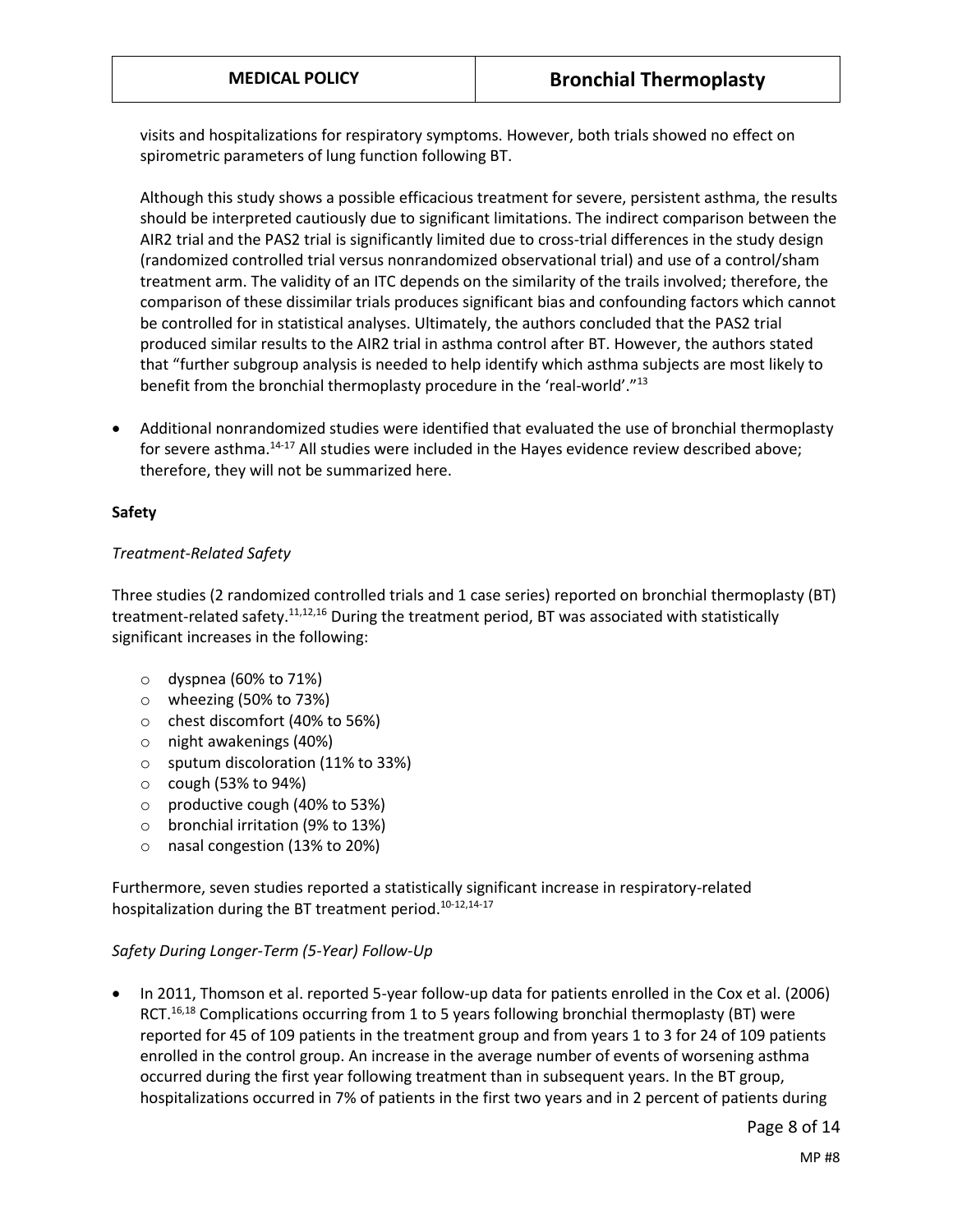years 3 through 5. Conversely, in years 1-2 and year 3 the control patients experienced 0% and 5% hospitalizations, respectively. Emergency department (ED) visits were seen in 4% of BT patients during year 1 and 2-7% of patients during years 2 through 5. ED visits occurred in 0%, 5%, and 13% of control patients during years 1, 2, and 3, respectively. There were no statistically-significant differences between the BT and control groups for worsening of asthma, hospitalizations, and ED visits. During the 5 years of follow-up, no BT patients had pneumothorax, required mechanical ventilation, or died due to thermoplasty.

- In 2013, Pavord et al. conducted an uncontrolled follow-up of patients enrolled in Pavord et al. (2007) to assess the long-term safety of bronchial thermoplasty (BT).<sup>12,19</sup> The analysis included 14 patients with 5-year follow-up data. In years 2 to 5, rates of respiratory AEs, respiratory-related hospitalizations, and emergency department visits were unchanged.
- In 2013, Wechsler et al. conducted an uncontrolled 5-year follow-up of the bronchial thermoplasty (BT) patients enrolled in the Castro et al. (2010) RCT.<sup>10,20</sup> A total of 162 (85.3%) of 190 BT-treated subjects were available for 5-year follow-up. The rate of subjects experiencing severe exacerbations and emergency department visits remained less than pre-BT treatment through years 1 to 5. Prebronchodilator FEV<sub>1</sub> values remained consistent through years 1 to 5. However, respiratory adverse events and respiratory-related hospitalizations remained unchanged through 5 years.

# **CLINICAL PRACTICE GUIDELINES**

### National Institute for Health and Care Excellence (NICE)

In 2018, NICE published an interventional procedures guidance addressing the use of bronchial thermoplasty (BT) in the treatment of severe asthma.<sup>21</sup> In reviewing the same studies as the AHRQ study discussed above,<sup>4</sup> NICE concluded that evidence evaluating the safety and efficacy of BT was adequate. NICE stated that the BT treatment should only be administered by a multidisciplinary team in a specialist center with access to an intensive care unit. The committee also concluded that patient selection criteria remained unclear, and that BT should be reserved for patients with severe asthma who have failed to respond to optimal drug treatment.

#### Global Initiative for Asthma (GINA)

The 2020 GINA report for the global strategy for asthma management and prevention gave the following recommendations regarding bronchial thermoplasty:

- Bronchial thermoplasty is a potential treatment option at Step 5 (higher level care and/or add-on treatment) in some countries for adult patients whose asthma remains uncontrolled despite optimized therapeutic regimens and referral to an asthma specialty center. Evidence B.<sup>22</sup>
	- $\circ$  GINA defines evidence B as a limited body of data including meta-analyses and randomized controlled trials (RCTs). "Evidence is from endpoints of intervention studies that include only a limited number of patients, post hoc or subgroup analysis of RCTs or meta-analysis of such RCTs. In general, Category B pertains when few randomized trials exist, they are small in size, they were under-taken in a population that differs from the target population of the recommendation, or the results are somewhat inconsistent."<sup>22</sup>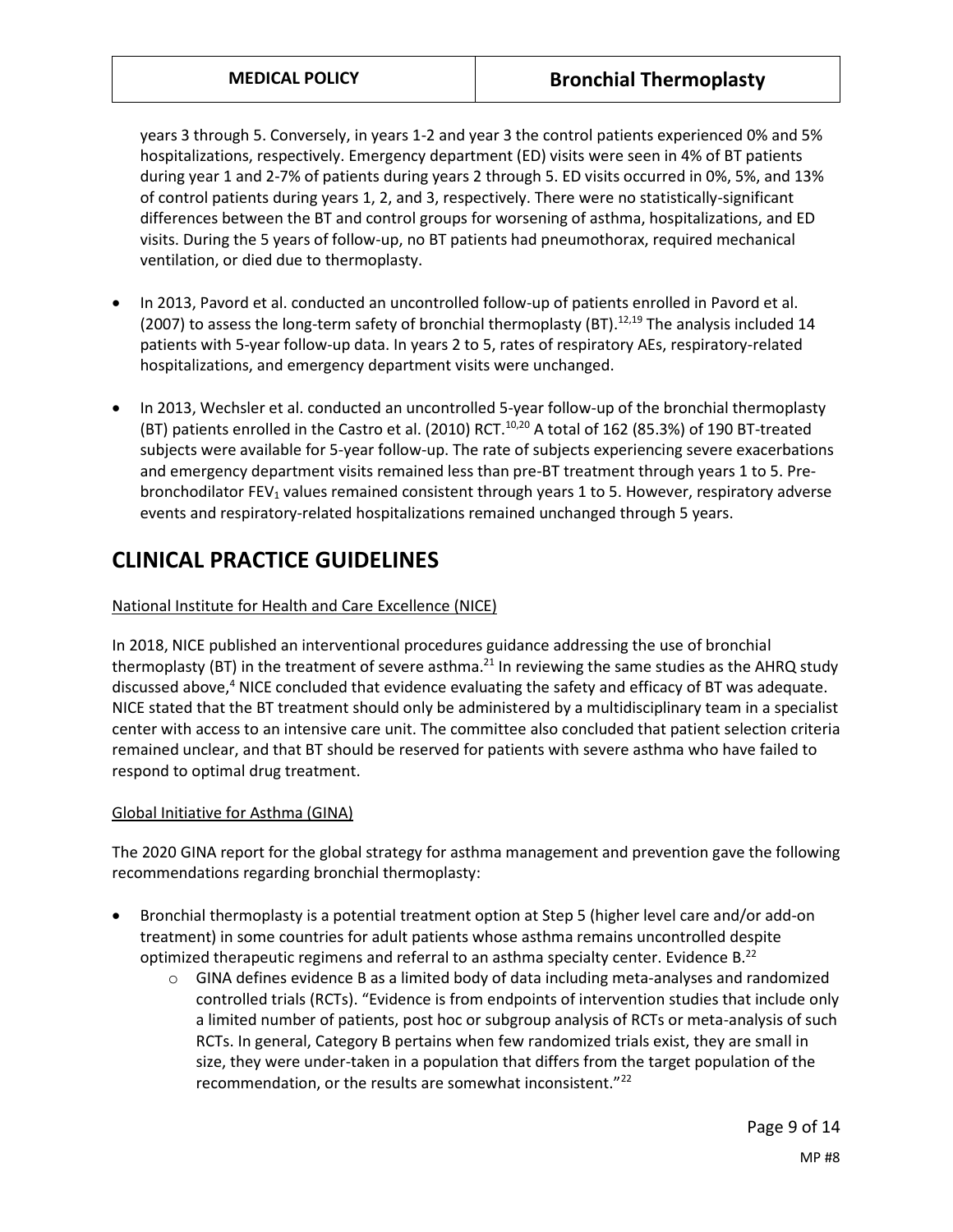- The GINA report also states that the bronchial thermoplasty treatment is associated with a large placebo effect. Furthermore, "bronchial thermoplasty was associated with an increase in asthma exacerbations during the 3 month treatment period, and a subsequent decrease in exacerbations, but no beneficial effect on lung function or asthma symptoms compared with sham-controlled patients."<sup>22</sup>
- GINA concludes that additional longer-term follow-up of larger cohorts comparing effectiveness and safety in both active and sham-controlled patients and that caution should be used in selecting patients for bronchial thermoplasty.

The recommendations made by GINA were not based on a systematic review of the evidence. Furthermore, authors did not use a standardized grading system (e.g., the Grading of Recommendations Assessment, Development and Evaluation [GRADE] approach) for evaluating the quality of the included evidence.

#### <span id="page-9-0"></span>Agency for Healthcare Research and Quality (AHRQ)

The 2017 AHRQ report on the "Effectiveness and safety of bronchial Thermoplasty in Management of Asthma" concludes:

- BT along with standard medical management, compared to medical management alone, may improve asthma control and quality of life, but evidence is insufficient to determine impact on asthma exacerbations.
- BT along with standard medical management, compared to a similar procedure without the heat (sham procedure), does not improve asthma control or hospitalizations but may reduce severe exacerbations and emergency room visits.
- BT causes more adverse events (such as worsening of asthma symptoms, respiratory infections, and coughing up blood) during the treatment period than standard treatment. Based on the available literature, there is still uncertainty about the balance of benefits and harms, and about which patients are most likely to benefit from the procedure.

#### American Thoracic Society/European Respiratory Society (ATS/ERS)

The 2014 evidence-based ATS/ERS international guideline for the definition, evaluation, and treatment of severe asthma gave the following recommendations regarding bronchial thermoplasty:

- "The Guideline Committee recommends that bronchial thermoplasty is performed in adults with severe asthma only in the context of an Institutional Review Board-approved independent systematic registry or a clinical study (strong recommendation, very low quality evidence).
- This recommendation places a higher value on avoiding adverse effects and on increased use of resources, and on a lack of understanding of which patients may benefit, and a lower value on the uncertain improvement in symptoms and quality of life.
- This is a strong recommendation, because of the very low confidence in the currently available estimates of effects of bronchial thermoplasty in patients with severe asthma. Both potential benefits and harms may be large and the long-term consequences of this new approach to asthma therapy utilizing an invasive physical intervention are unknown. Specifically designed studies are needed to define its effects on relevant objective primary outcomes such as exacerbation rates, and on long-term effects on lung function. Studies are also needed to better understand the phenotypes of responding patients, its effects in patients with severe obstructive asthma (forced expiratory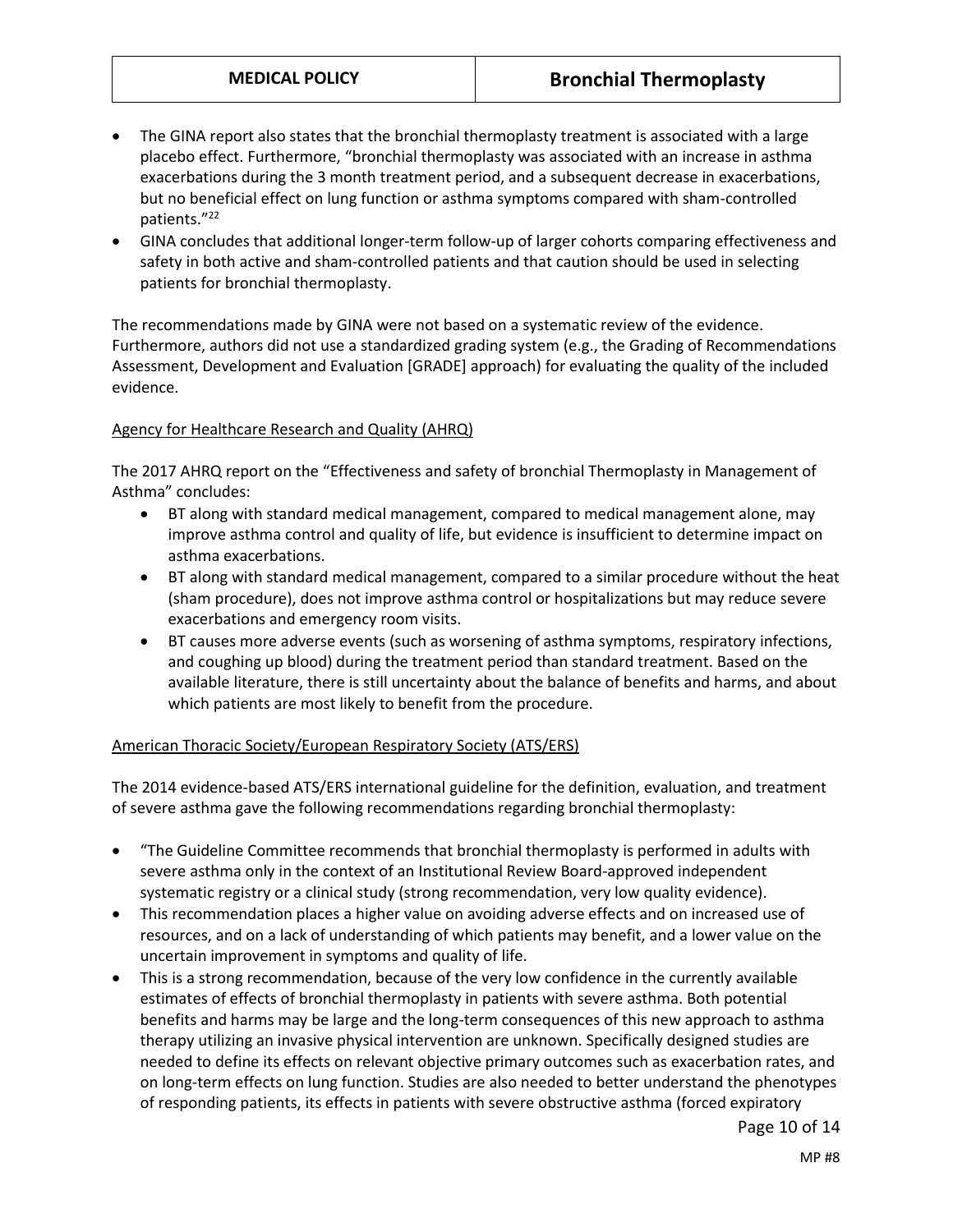volume in 1 second [FEV1] <60% of predicted value) or in whom systemic corticosteroids are used, and its long-term benefits and safety. Further research is likely to have an important impact on this recommendation."<sup>2</sup>

#### American College of Chest Physicians (ACCP)

In 2014, the ACCP released a position statement on the coverage and payment for bronchial thermoplasty.<sup>23</sup> This position statement supports the use of bronchial thermoplasty in patients with severe asthma who continue to be symptomatic despite maximal medical treatment; however, this statement is based on clinical consensus and not a systematic review of the evidence.

## **CENTERS FOR MEDICARE & MEDICAID**

As of 4/12/2021, no Centers for Medicare & Medicaid (CMS) coverage guidance was identified which addresses bronchial thermoplasty as a treatment of asthma. A review of Medicare databases identified CMS Transmittal 2234 and MLN Matters Number MM7443 $^{24,25}$ ; however, these do not constitute coverage guidance. Therefore, the commercial criteria above will apply to Medicare members.

## **POLICY SUMMARY**

There is not enough evidence to support the use of bronchial thermoplasty (BT) for the treatment of severe, drug-refractory asthma. It is currently unknown whether BT improves long-term health outcomes. Furthermore, the long-term safety of BT remains unclear. The only available long-term safety data is of low quality and based on very small patient populations. Ultimately, reliable conclusions cannot be drawn regarding the safety and efficacy of BT for the treatment of severe asthma. Additionally, there are no U.S.-based clinical practice guidelines supported by a systematic review of the evidence that recommend BT for the treatment of severe, drug-refractory asthma. While the National Institute for Health and Care Excellence (NICE) considers the evidence base sufficient to support the use of BT, the Agency for Healthcare Research, having assessed the same publications as NICE, judged the standard of evidence to be "low" or "insufficient" for most reported outcomes.

# **INSTRUCTIONS FOR USE**

Company Medical Policies serve as guidance for the administration of plan benefits. Medical policies do not constitute medical advice nor a guarantee of coverage. Company Medical Policies are reviewed annually and are based upon published, peer-reviewed scientific evidence and evidence-based clinical practice guidelines that are available as of the last policy update. The Companies reserve the right to determine the application of Medical Policies and make revisions to Medical Policies at any time. Providers will be given at least 60-days notice of policy changes that are restrictive in nature.

The scope and availability of all plan benefits are determined in accordance with the applicable coverage agreement. Any conflict or variance between the terms of the coverage agreement and Company Medical Policy will be resolved in favor of the coverage agreement.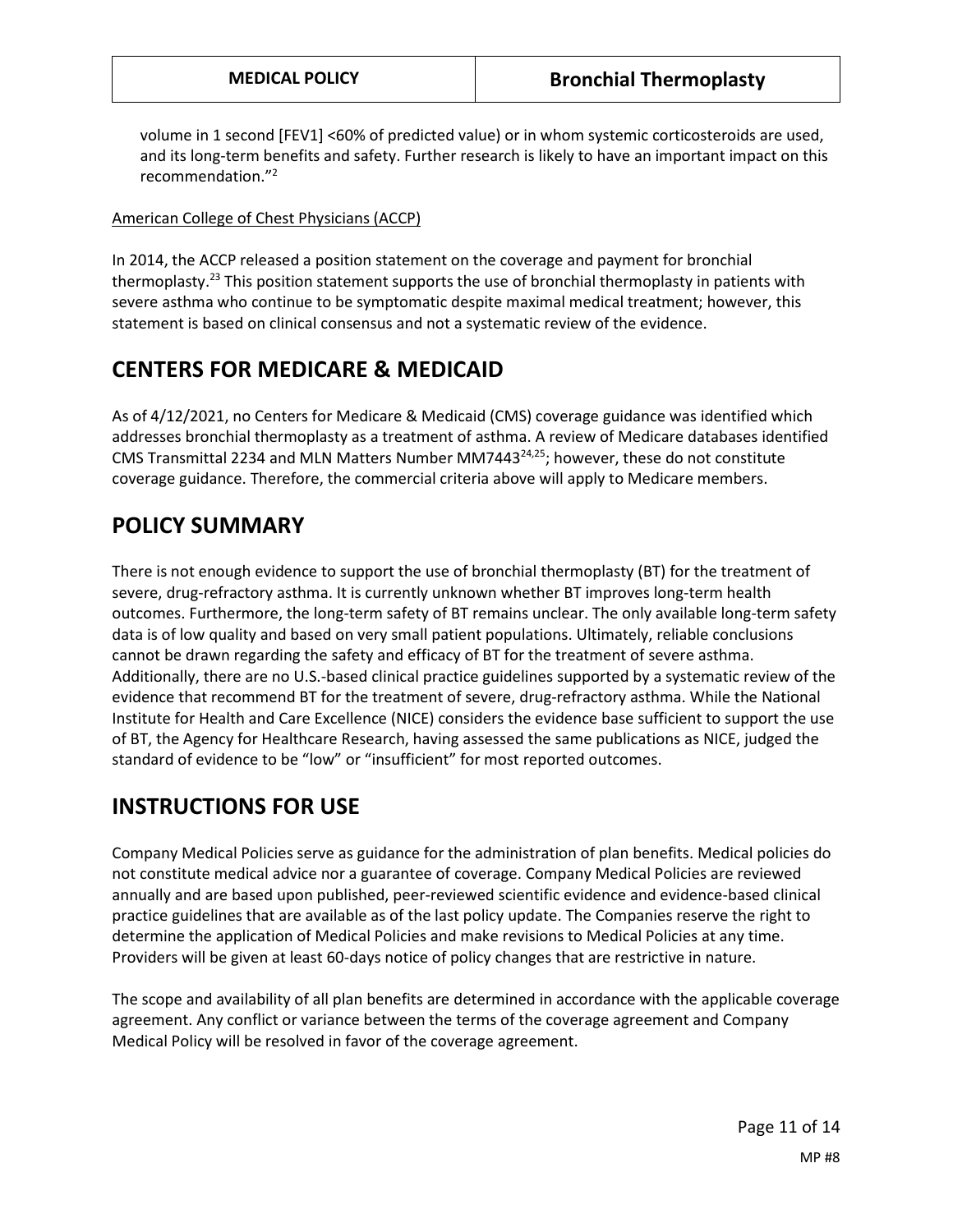## **REGULATORY STATUS**

#### U.S. Food and Drug Administration (FDA)

The U.S. FDA approved the Alair Bronchial Thermoplasty System (Boston Scientific Corp.) under the premarket approval (PMA) process as a class III (high-risk) device on April 27, 2010. PMA # P080032.<sup>26</sup>

| <b>Device Name &amp;</b><br><b>Manufacturer</b>                                                | <b>Indications for Use</b>                                                                                                                                                                  | <b>Contraindications for Use</b>                                                                                                                                                                                                                                                                                                                                                                                                                                                                                                                                                                                                                                                                                                                                                                                                                                                                                                                                                                                                                                         |
|------------------------------------------------------------------------------------------------|---------------------------------------------------------------------------------------------------------------------------------------------------------------------------------------------|--------------------------------------------------------------------------------------------------------------------------------------------------------------------------------------------------------------------------------------------------------------------------------------------------------------------------------------------------------------------------------------------------------------------------------------------------------------------------------------------------------------------------------------------------------------------------------------------------------------------------------------------------------------------------------------------------------------------------------------------------------------------------------------------------------------------------------------------------------------------------------------------------------------------------------------------------------------------------------------------------------------------------------------------------------------------------|
| Alair <sup>®</sup> Bronchial<br>Thermoplasty<br>System by<br><b>Boston Scientific</b><br>Corp. | The treatment of severe persistent<br>asthma in patients 18 years of age and<br>older whose asthma is not well controlled<br>with inhaled corticosteroids and long<br>acting beta agonists. | Patients with the following conditions<br>should not be treated:<br>Presence of a pacemaker,<br>$\bullet$<br>internal defibrillator, or other<br>implantable electronic devices<br>Known sensitivity to<br>$\bullet$<br>medications required to<br>perform bronchoscopy,<br>including lidocaine, atropine,<br>and benzodiazepines<br>Patients previously treated<br>$\bullet$<br>with the Alair <sup>®</sup> System should<br>not be retreated in the same<br>area(s). No clinical data are<br>available studying the safety<br>and/or effectiveness of repeat<br>treatments.<br>Patients should not be treated while<br>the following conditions are present:<br>Active respiratory infection,<br>Asthma exacerbation or<br>$\bullet$<br>changing dose of systemic<br>corticosteroids for asthma (up<br>or down) in the past 14 days,<br>Known coagulopathy,<br>$\bullet$<br>As with other bronchoscopic<br>procedures, patients should<br>stop taking anticoagulants,<br>antiplatelet agents, aspirin<br>and NSAIDS before the<br>procedure with physician<br>guidance |

### Mental Health Parity Statement

Coverage decisions are made on the basis of individualized determinations of medical necessity and the experimental or investigational character of the treatment in the individual case. In cases where medical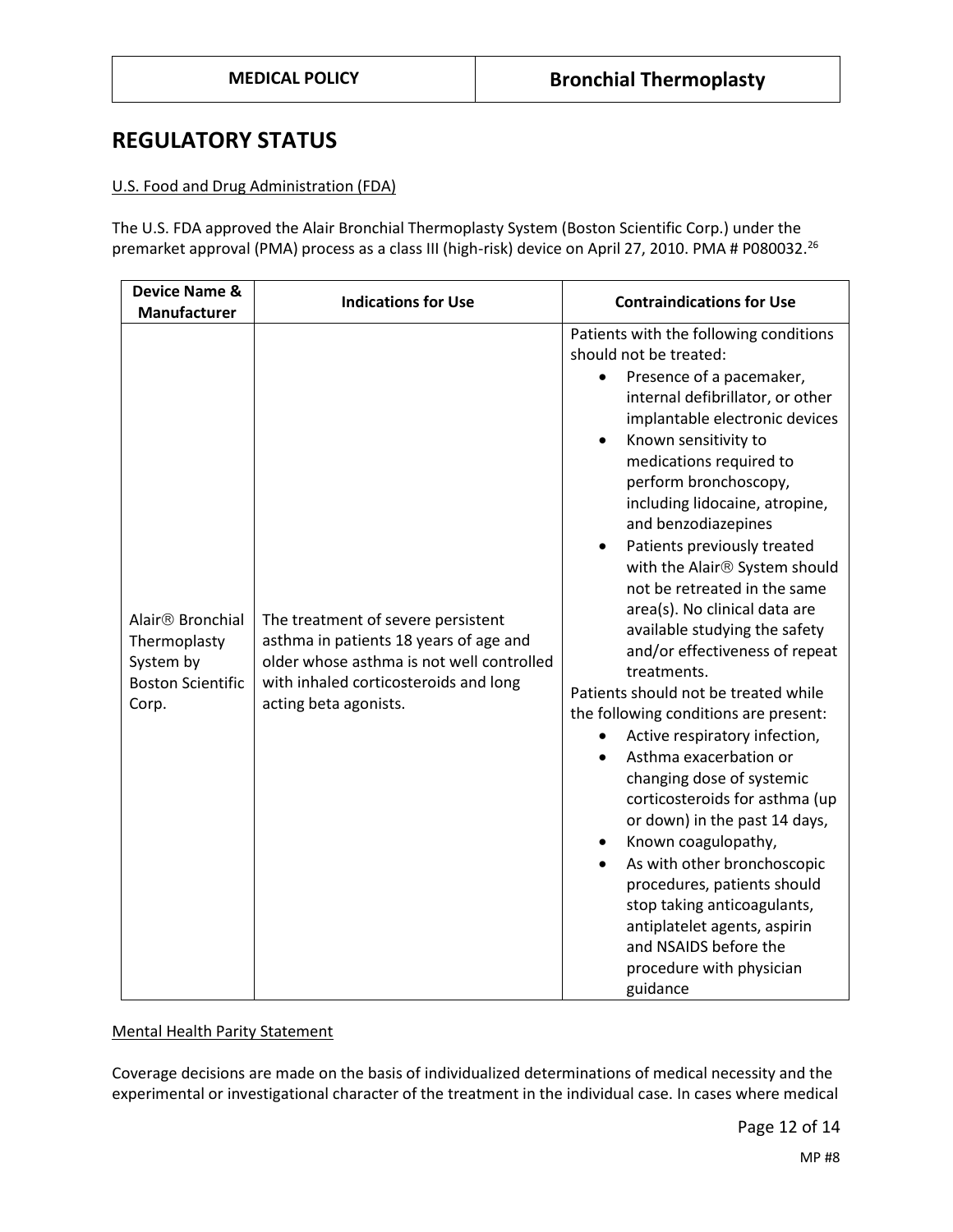necessity is not established by policy for specific treatment modalities, evidence not previously considered regarding the efficacy of the modality that is presented shall be given consideration to determine if the policy represents current standards of care.

# **REFERENCES**

- 1. Hayes Inc. Bronchial Thermoplasty for Asthma. [https://evidence.hayesinc.com/report/ar.alair2095.](https://evidence.hayesinc.com/report/ar.alair2095) Published 2016 (updated 2020). Accessed 4/12/2021.
- 2. Chung KF, Wenzel SE, Brozek JL, et al. International ERS/ATS guidelines on definition, evaluation and treatment of severe asthma. *European Respiratory Journal.* 2014;43(2):343- 373[.https://erj.ersjournals.com/content/erj/43/2/343.full.pdf.](https://erj.ersjournals.com/content/erj/43/2/343.full.pdf)
- 3. ECRI Institute. Alair Bronchial Thermoplasty System (Boston Scientific Corp.) for Treating Severe Asthma[. https://www.ecri.org/components/ProductBriefs/Pages/10106.aspx.](https://www.ecri.org/components/ProductBriefs/Pages/10106.aspx) Published 2020. Accessed 4/12/2021.
- 4. Agency for Healthcare Research and Quality (AHRQ). Effectiveness and Safety of Bronchial Thermoplasty in Management of Asthma. U.S. Department of Health and Human Services,. [https://effectivehealthcare.ahrq.gov/sites/default/files/pdf/cer-202-thermoplasty-final\\_0.pdf.](https://effectivehealthcare.ahrq.gov/sites/default/files/pdf/cer-202-thermoplasty-final_0.pdf) Published 2017. Accessed 4/12/2021.
- 5. Niven RM, Simmonds MR, Cangelosi MJ, Tilden DP, Cottrell S, Shargill NS. Indirect comparison of bronchial thermoplasty versus omalizumab for uncontrolled severe asthma. *The Journal of asthma : official journal of the Association for the Care of Asthma.* 2017:1-9
- 6. Zhou JP, Feng Y, Wang Q, Zhou LN, Wan HY, Li QY. Long-term efficacy and safety of bronchial thermoplasty in patients with moderate-to-severe persistent asthma: a systemic review and meta-analysis. *The Journal of asthma : official journal of the Association for the Care of Asthma.*  2016;53(1):94-100
- 7. Torrego A, Sola I, Munoz AM, et al. Bronchial thermoplasty for moderate or severe persistent asthma in adults. *The Cochrane database of systematic reviews.* 2014(3):Cd009910
- 8. Goorsenberg AWM, d'Hooghe JNS, Srikanthan K, et al. Bronchial Thermoplasty Induced Airway Smooth Muscle Reduction and Clinical Response in Severe Asthma. The TASMA Randomized Trial. *American journal of respiratory and critical care medicine.* 2021;203(2):175-184
- 9. Hall CS, Quirk JD, Goss CW, et al. Single-Session Bronchial Thermoplasty Guided by (129)Xe Magnetic Resonance Imaging. A Pilot Randomized Controlled Clinical Trial. *American journal of respiratory and critical care medicine.* 2020;202(4):524-534
- 10. Castro M, Rubin AS, Laviolette M, et al. Effectiveness and safety of bronchial thermoplasty in the treatment of severe asthma: a multicenter, randomized, double-blind, sham-controlled clinical trial. *American journal of respiratory and critical care medicine.* 2010;181(2):116-124
- 11. Cox G, Thomson NC, Rubin AS, et al. Asthma control during the year after bronchial thermoplasty. *The New England journal of medicine.* 2007;356(13):1327-1337
- 12. Pavord ID, Cox G, Thomson NC, et al. Safety and efficacy of bronchial thermoplasty in symptomatic, severe asthma. *American journal of respiratory and critical care medicine.*  2007;176(12):1185-1191
- 13. Chupp G, Laviolette M, Cohn L, et al. Long-term outcomes of bronchial thermoplasty in subjects with severe asthma: a comparison of 3-year follow-up results from two prospective multicentre studies. *The European respiratory journal.* 2017;50(2)